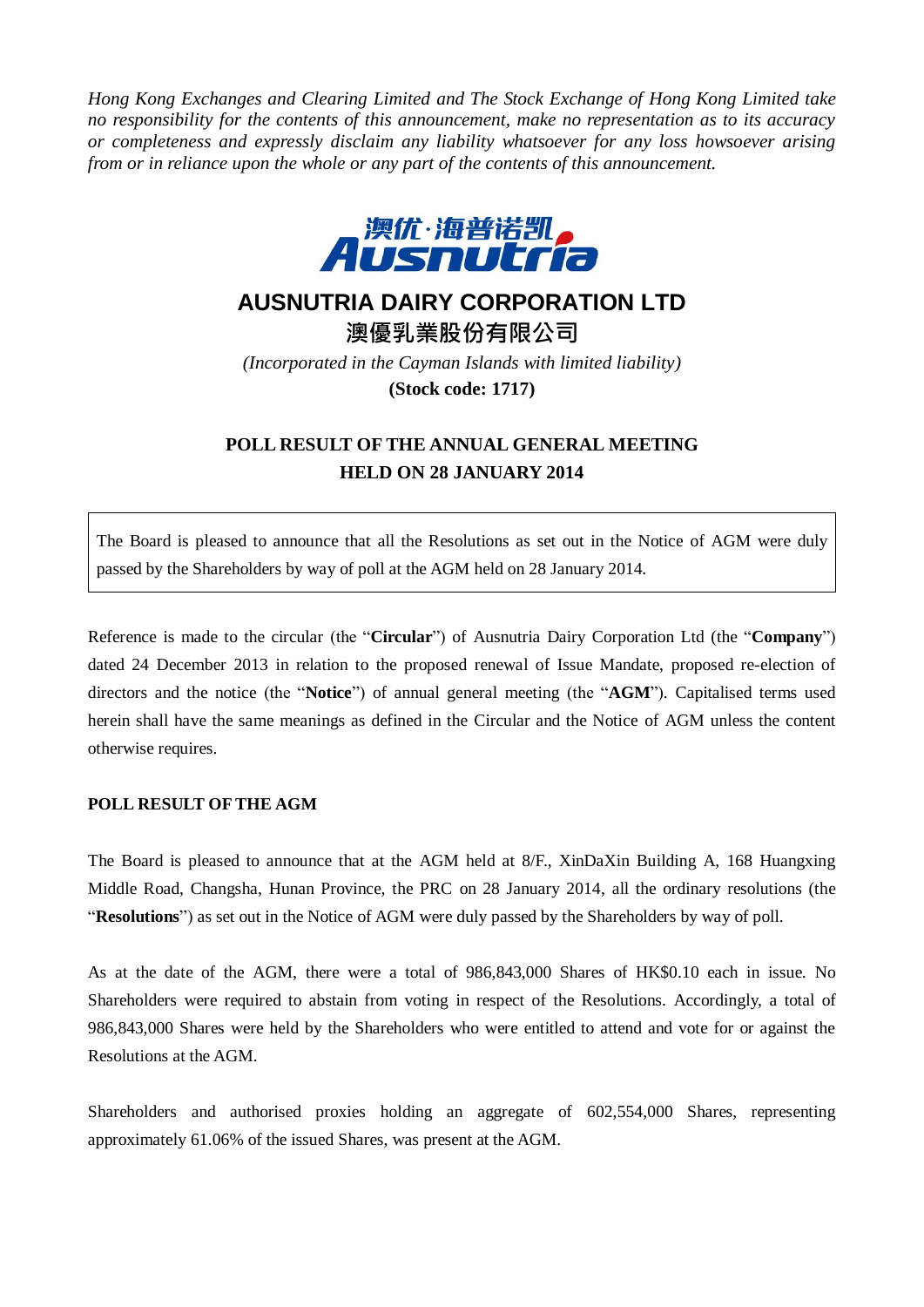The Company's Hong Kong branch share registrar, Computershare Hong Kong Investor Services Limited, acted as the scrutineer for the vote-taking at the AGM. The poll results of the Resolutions were as follow:

| <b>Ordinary Resolutions</b> |                                                                                                                   | Number of votes cast and<br>approximate percentage to<br>total number of votes cast |                  | <b>Total</b><br>number of<br>votes cast |
|-----------------------------|-------------------------------------------------------------------------------------------------------------------|-------------------------------------------------------------------------------------|------------------|-----------------------------------------|
|                             |                                                                                                                   | For                                                                                 | <b>Against</b>   |                                         |
| 1.                          | To consider and approve the audited consolidated                                                                  | 592,666,000                                                                         | 9,888,000        | 602,554,000                             |
|                             | financial statements and the Reports of the Directors and<br>of the Auditors for the year ended 31 December 2011. | (98.36%)                                                                            | $(1.64\%)$       | $(100\%)$                               |
| 2.                          | To re-elect Directors:<br>(a)                                                                                     |                                                                                     |                  |                                         |
|                             | To re-elect Mr. Bartle van der Meer as Executive<br>(i)                                                           | 602,554,000                                                                         | $\boldsymbol{0}$ | 602,554,000                             |
|                             | Director.                                                                                                         | $(100\%)$                                                                           | $(0\%)$          | $(100\%)$                               |
|                             | To re-elect Mr. Dai Li as Non-executive Director.<br>(ii)                                                         | 602,554,000                                                                         | $\boldsymbol{0}$ | 602,554,000                             |
|                             |                                                                                                                   | $(100\%)$                                                                           | $(0\%)$          | $(100\%)$                               |
|                             | To re-elect Directors:<br>(b)                                                                                     |                                                                                     |                  |                                         |
|                             | To re-elect Mr. Yan Weibin as Executive Director.<br>(i)                                                          | 593,437,000                                                                         | 9,117,000        | 602,554,000                             |
|                             |                                                                                                                   | (98.49%)                                                                            | $(1.51\%)$       | $(100\%)$                               |
|                             | To re-elect Ms. Ng Siu Hung as Executive Director.<br>(ii)                                                        | 593,437,000                                                                         | 9,117,000        | 602,554,000                             |
|                             |                                                                                                                   | (98.49%)                                                                            | $(1.51\%)$       | $(100\%)$                               |
|                             | (iii) To re-elect Mr. Chan Yuk Tong as Independent                                                                | 592,666,000                                                                         | 9,888,000        | 602,554,000                             |
|                             | Non-executive Director.                                                                                           | (98.36%)                                                                            | $(1.64\%)$       | $(100\%)$                               |
| 3.                          | To authorise the Board to fix the Directors' remuneration                                                         | 602,484,000                                                                         | 70,000           | 602,554,000                             |
|                             | and emolument.                                                                                                    | $(99.99\%)$                                                                         | $(0.01\%)$       | $(100\%)$                               |
| 4.                          | To approve, confirm and rectify the remuneration of Mr.<br>Bartle van der Meer, Mr. Dai Li and Mr. Chan Yuk Tong. | 601,713,000                                                                         | 70,000           | 601,783,000                             |
|                             |                                                                                                                   | $(99.99\%)$                                                                         | $(0.01\%)$       | $(100\%)$                               |
| 5.                          | To re-appoint Ernst $&$ Young as auditors and to authorise                                                        | 602,484,000                                                                         | 50,000           | 602,534,000                             |
|                             | the Board to fix their remuneration.                                                                              | $(99.99\%)$                                                                         | $(0.01\%)$       | $(100\%)$                               |
| 6.                          | To approve the renewal of the Issue Mandate.                                                                      | 593,581,000                                                                         | 8,953,000        | 602,534,000                             |
|                             |                                                                                                                   | $(98.51\%)$                                                                         | $(1.49\%)$       | $(100\%)$                               |